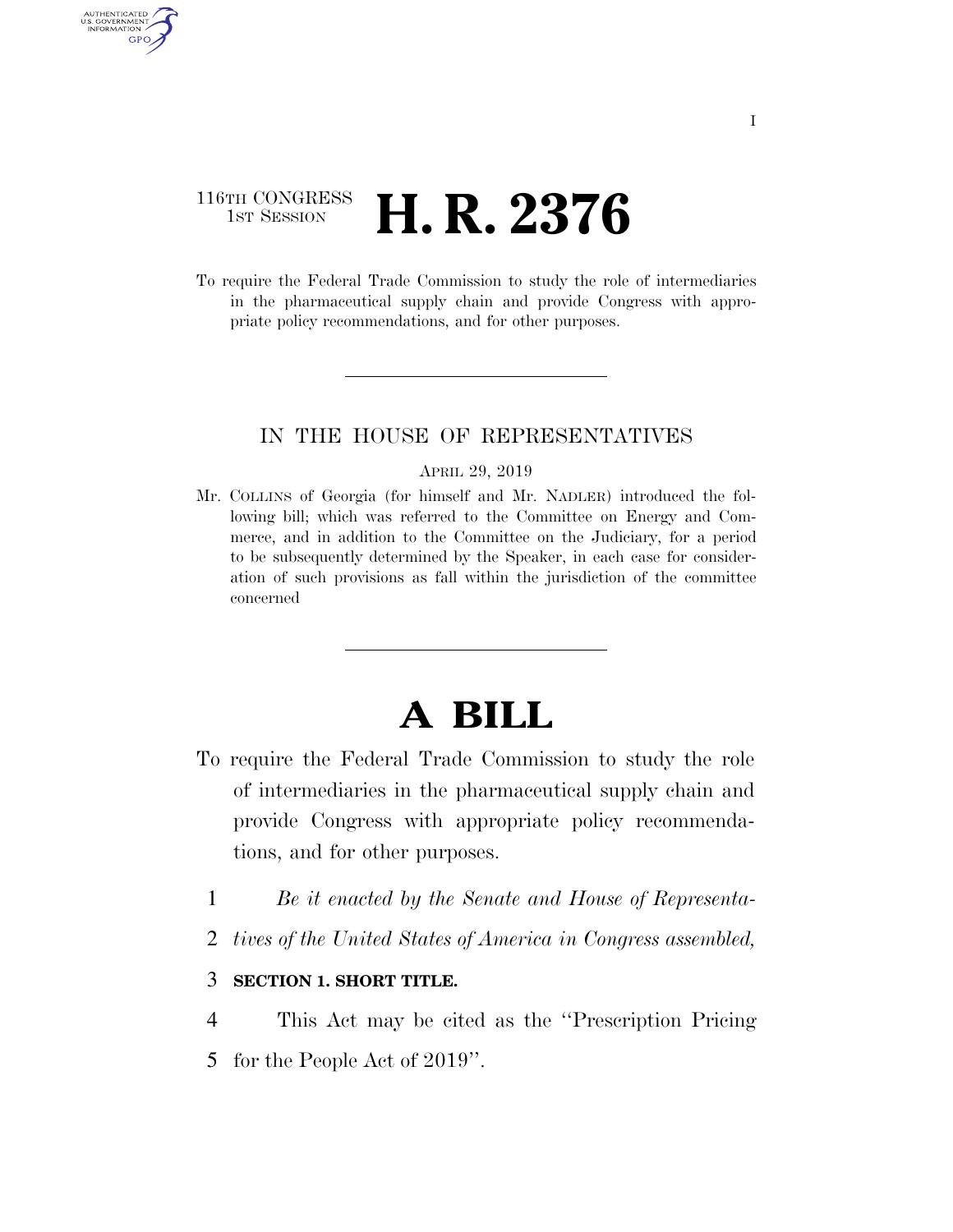## **SEC. 2. DEFINITIONS.**

| $\overline{2}$ | In this Act:                                              |
|----------------|-----------------------------------------------------------|
| 3              | (1)<br>APPROPRIATE COMMITTEES<br>OF<br>CON-               |
| $\overline{4}$ | GRESS.—The term "appropriate committees of Con-           |
| 5              | gress" means-                                             |
| 6              | (A) the Committee on the Judiciary of the                 |
| 7              | Senate; and                                               |
| 8              | (B) the Committee on the Judiciary of the                 |
| 9              | House of Representatives.                                 |
| 10             | (2) COMMISSION.—The term "Commission"                     |
| 11             | means the Federal Trade Commission.                       |
| 12             | SEC. 3. STUDY OF PHARMACEUTICAL SUPPLY CHAIN              |
| 13             | INTERMEDIARIES AND MERGER ACTIVITY.                       |
| 14             | (a) INITIAL REPORT.—Not later than 1 year after           |
| 15             | the date of enactment of this Act, the Commission shall   |
| 16             | submit to the appropriate committees of Congress a report |
| 17             | $that-$                                                   |
| 18             | $(1)$ addresses at minimum—                               |
| 19             | (A) whether pharmacy benefit managers—                    |
| 20             | (i) charge payers a higher price than                     |
| 21             | the reimbursement rate at which the phar-                 |
| 22             | macy benefit managers reimburse<br>com-                   |
| 23             | peting pharmacies;                                        |
| 24             | (ii) steer patients for anticompetitive                   |
| 25             | purposes to any pharmacies, including re-                 |
| 26             | tail, mail-order, or any other type of phar-              |
|                |                                                           |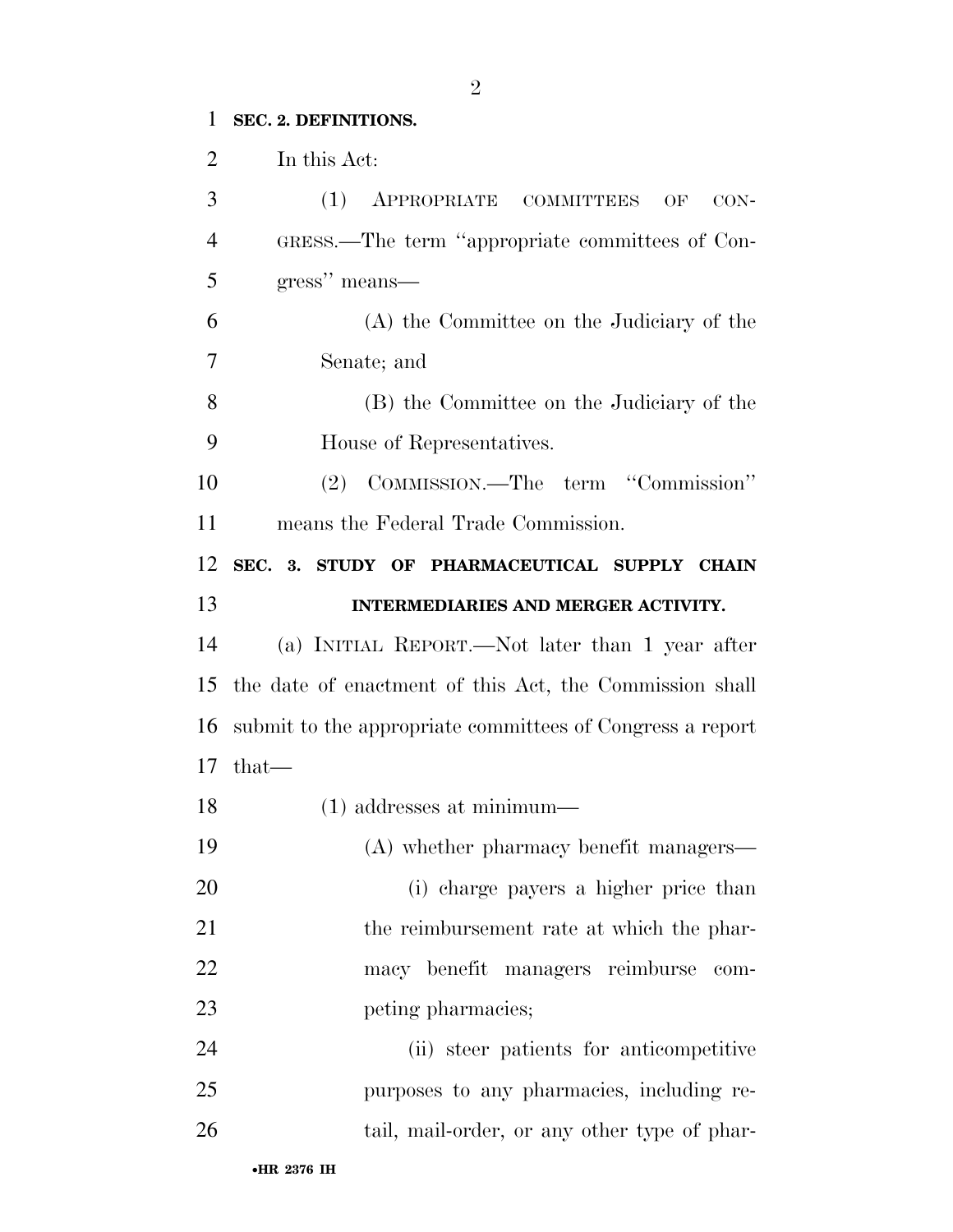| $\mathbf{1}$   | macy, in which the PBM has an ownership         |
|----------------|-------------------------------------------------|
| $\overline{2}$ | interest;                                       |
| 3              | (iii) audit or review proprietary data,         |
| $\overline{4}$ | including acquisition costs, patient infor-     |
| 5              | mation, or dispensing information, of com-      |
| 6              | peting pharmacies that can be used for          |
| $\tau$         | anticompetitive purposes; or                    |
| 8              | (iv) use formulary designs to increase          |
| 9              | the market share of higher cost prescrip-       |
| 10             | tion drugs and depress the market share of      |
| 11             | lower cost prescription drugs (each net of      |
| 12             | rebates and discounts);                         |
| 13             | (B) whether there are any specific legal or     |
| 14             | regulatory obstacles the Commission currently   |
| 15             | faces in ensuring a competitive and transparent |
| 16             | marketplace in the pharmaceutical supply        |
| 17             | chain, including the pharmacy benefit manager   |
| 18             | marketplace and pharmacy services administra-   |
| 19             | tive organizations;                             |
| 20             | (C) how companies and payers assess the         |
| 21             | benefits, costs, and risks of contracting with  |
| 22             | intermediaries, including pharmacy services ad- |
| 23             | ministrative organizations, and whether more    |
| 24             | information about the roles of intermediaries   |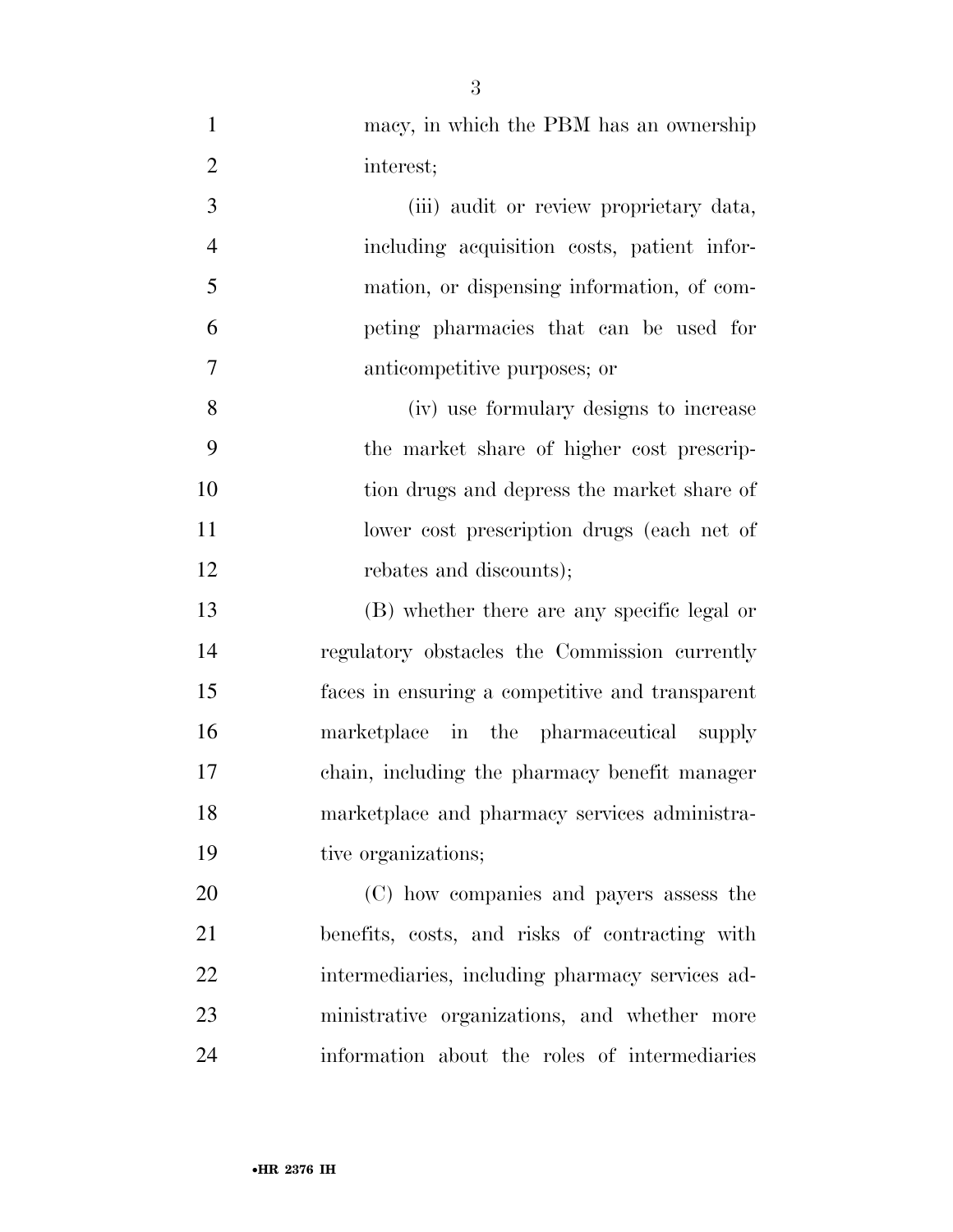| $\mathbf{1}$   | should be available to consumers and payers;     |
|----------------|--------------------------------------------------|
| $\overline{2}$ | and                                              |
| 3              | (D) whether there are any specific legal or      |
| $\overline{4}$ | regulatory obstacles the Commission currently    |
| 5              | faces in ensuring a competitive and transparent  |
| 6              | marketplace in the pharmaceutical supply         |
| $\overline{7}$ | chain, including the pharmacy benefit manager    |
| 8              | marketplace and pharmacy services administra-    |
| 9              | tive organizations; and                          |
| 10             | $(2)$ provides—                                  |
| 11             | (A) observations or conclusions drawn            |
| 12             | from the November 2017 roundtable entitled       |
| 13             | "Understanding Competition in Prescription       |
| 14             | Drug Markets: Entry and Supply Chain Dy-         |
| 15             | namics", and any similar efforts;                |
| 16             | (B) specific actions the Commission in-          |
| 17             | tends to take as a result of the November 2017   |
| 18             | roundtable, and any similar efforts, including a |
| 19             | detailed description of relevant forthcoming ac- |
| 20             | tions, additional research or roundtable discus- |
| 21             | sions, consumer education efforts, or enforce-   |
| 22             | ment actions; and                                |
| 23             | (C) policy or legislative recommendations        |

to—

•**HR 2376 IH**